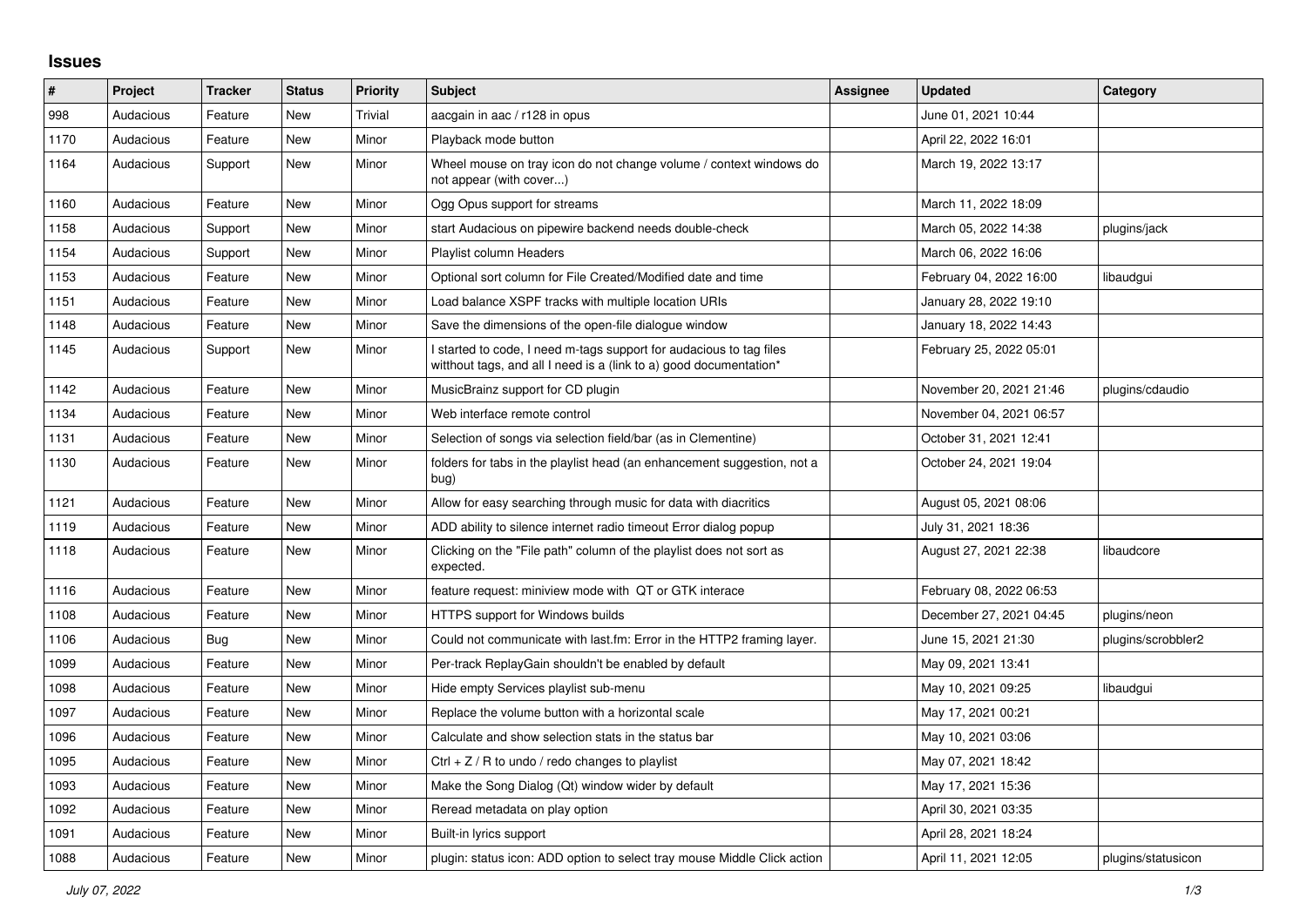| #    | Project   | <b>Tracker</b> | <b>Status</b> | <b>Priority</b> | <b>Subject</b>                                                                                      | <b>Assignee</b> | <b>Updated</b>          | Category            |
|------|-----------|----------------|---------------|-----------------|-----------------------------------------------------------------------------------------------------|-----------------|-------------------------|---------------------|
| 1082 | Audacious | Feature        | <b>New</b>    | Minor           | File writer option to pad track numbers with leading zeros                                          |                 | March 31, 2021 00:15    | plugins/filewriter  |
| 1072 | Audacious | Feature        | <b>New</b>    | Minor           | QT AOSD plugin                                                                                      |                 | February 17, 2021 21:18 | plugins/aosd        |
| 1071 | Audacious | Feature        | New           | Minor           | Linkage could be improved for packagers.                                                            |                 | March 31, 2021 00:32    |                     |
| 1067 | Audacious | Feature        | New           | Minor           | Equalizer adjustments are coarse.                                                                   |                 | February 11, 2021 10:09 |                     |
| 1066 | Audacious | Feature        | New           | Minor           | Allow Equalizer window to be resized.                                                               |                 | February 11, 2021 10:05 |                     |
| 1058 | Audacious | Feature        | New           | Minor           | Allow changing the language/locale in settings                                                      |                 | January 30, 2021 18:11  |                     |
| 1057 | Audacious | Feature        | New           | Minor           | Matroska (mka) chapter support                                                                      |                 | August 27, 2021 22:54   |                     |
| 1048 | Audacious | Feature        | New           | Minor           | PipeWire support                                                                                    |                 | May 04, 2022 19:36      |                     |
| 1047 | Audacious | Feature        | New           | Minor           | Stop playing after any chosen track                                                                 |                 | December 29, 2020 01:23 |                     |
| 1046 | Audacious | Feature        | New           | Minor           | Add all id3v2 frames in the settings of Playlist available columns                                  |                 | December 28, 2020 21:14 | plugins/gtkui       |
| 1014 | Audacious | <b>Bug</b>     | New           | Minor           | Some .VGM/.VGZ files fail to play                                                                   |                 | August 17, 2020 15:29   | plugins/console     |
| 1013 | Audacious | Feature        | <b>New</b>    | Minor           | Request re Album Art using music file metatag                                                       |                 | August 03, 2020 22:48   |                     |
| 1011 | Audacious | Feature        | New           | Minor           | Visible separator of folders in the playlist                                                        |                 | July 18, 2020 16:10     |                     |
| 996  | Audacious | Feature        | New           | Minor           | Refine playlists when searching (search all playlists)                                              |                 | June 16, 2020 09:58     |                     |
| 995  | Audacious | Feature        | <b>New</b>    | Minor           | Add star rating to songs                                                                            |                 | June 16, 2020 09:56     |                     |
| 993  | Audacious | <b>Bug</b>     | New           | Minor           | Lyrics for streamed content are written to cache but not read.                                      |                 | June 07, 2020 13:10     | plugins/lyricwiki   |
| 987  | Audacious | Feature        | <b>New</b>    | Minor           | Closing of Search Library tool by same method as opening it                                         |                 | May 13, 2020 00:15      |                     |
| 973  | Audacious | Bug            | New           | Minor           | "snd_pcm_recover failed" alsa error and "String leaked" warnings                                    |                 | August 28, 2021 08:52   |                     |
| 969  | Audacious | Feature        | New           | Minor           | streamtuner plugin: Please add column-sortability, or at least sort<br>alphabetically by 1st column |                 | June 16, 2020 09:54     | plugins/streamtuner |
| 968  | Audacious | Feature        | New           | Minor           | Loop PSF files at normal loop points during repeat mode                                             |                 | April 16, 2020 03:25    | plugins/psf         |
| 956  | Audacious | Feature        | New           | Minor           | Stream to chromecast                                                                                |                 | January 11, 2021 01:19  |                     |
| 955  | Audacious | Feature        | <b>New</b>    | Minor           | Enqueue option                                                                                      |                 | April 09, 2020 03:54    |                     |
| 945  | Audacious | Feature        | New           | Minor           | Balance control in newer interface                                                                  |                 | March 23, 2020 13:28    | plugins/gtui        |
| 943  | Audacious | Feature        | New           | Minor           | Being able to add several folders to the library, and arrange that<br>Audacious recognizes symlinks |                 | March 23, 2020 15:41    | plugins/search tool |
| 924  | Audacious | Feature        | <b>New</b>    | Minor           | Option to replace playlist contents by drag and drop                                                |                 | December 02, 2019 20:15 |                     |
| 918  | Audacious | Feature        | <b>New</b>    | Minor           | Replace libguess with libuchardet                                                                   |                 | November 19, 2019 05:50 |                     |
| 913  | Audacious | Feature        | New           | Minor           | Play / create new playlist from selection                                                           |                 | December 02, 2019 20:13 | plugins/qtui        |
| 909  | Audacious | Feature        | New           | Minor           | remember open/close status of equalizer and equalizer-presets<br>windows                            |                 | April 22, 2020 06:56    | libaudgui           |
| 908  | Audacious | Feature        | New           | Minor           | Use QtXml instead of libxml2                                                                        |                 | October 26, 2019 14:21  |                     |
| 907  | Audacious | Feature        | New           | Minor           | QtNetwork-based HTTP client                                                                         |                 | October 26, 2019 13:41  |                     |
| 899  | Audacious | Feature        | New           | Minor           | Album art (cover) as an additional columun in Qt version                                            |                 | August 28, 2019 10:20   |                     |